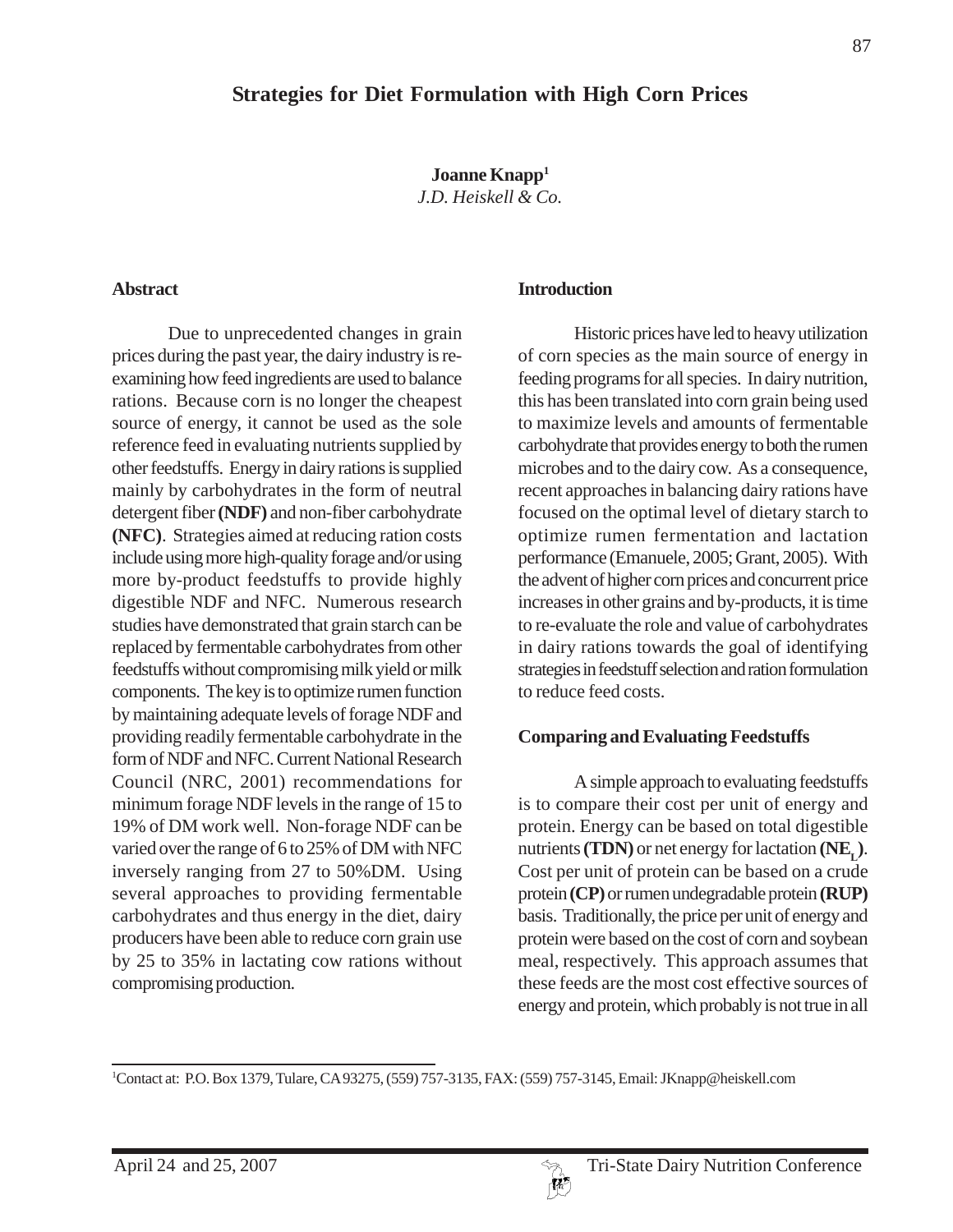feed markets and has been turned upside down with this year's grain prices. The simple energy/protein approach also ignores other nutrients that are important in ruminant nutrition.

Historically, the TDN system has been very valuable across species. It focuses on energy availability for maintenance and production. However, it neither includes components that evaluate forage NDF or physically effective NDF, which is important to maintaining optimal rumen function, nor does it include the concept of metabolizable amino acid delivery to the animal. Relative feed value **(RFV)** uses NDF and ADF concentrations to predict digestibility and dry matter **(DM)** intake of forages. It works well for comparison of alfalfa hays but does not work well across other hay species. Relative feed quality **(RFQ)** uses *in vitro* NDF digestibility and TDN to predict the available nutrients in forages and allows better comparisons across all hay types than does RFV.

Additional approaches have been developed to include consideration of multiple nutrients. Increasing nutritional costs are captured in FEEDVAL (Howard and Shaver, 1997), which evaluates feedstuffs based on CP, TDN, calcium, and phosphorus using 4 reference feedstuffs. Earlier versions have also allowed evaluations based on RUP. Because the reference feedstuff for energy is shelled corn, the value of energy predicted by this program will be high when corn prices are high. A program that allows nutrient pricing comparisons across a larger set of feedstuffs and user-selected nutrients is Sesame III (St. Pierre & Glamocic, 2000). This program uses a multiple regression approach to predict the prices of a set of feedstuffs based on their nutrient contents, and it consequently can be used to determine the relative price of individual feedstuffs within a defined market area (Table 1). The cost of a unit of a given nutrient, i.e.  $NE<sub>r</sub>$  or CP, is also predicted (not shown). As an example, two major sources of starch and thus  $NE_{r}$ ,

rolled corn and rolled barley, were under-valued in July 2006. In March 2007, the price of rolled corn was at the high end of its predicted value, and rolled barley was very over-valued.

# **Feeding Strategies to Minimize High Grain Prices**

Three strategies to reduce inclusion rates of grain will be discussed: 1) increasing forage inclusion, 2) increasing forage quality, and 3) more extensive use of by-product feeds. These 3 approaches may be best used in combination. In considering different strategies, performance goals need to be identified. Dairy producers may choose less than maximum milk yield in order to optimize income over feed costs or to minimize purchased feed costs. Different strategies can be evaluated using available ration balancing software that predicts lactation performance [National Research Council **(NRC)**, Cornell-Penn-Minor **(CPM)** Dairy, Cornell Net Carbohydrate and Protein System **(CNCPS)**, etc.].

Generally, forages are a cost-effective way to deliver nutrients to ruminants, although seasonal price variations may occur. Increasing inclusion of forages in place of concentrates can affect NDF,  $CP$ , RUP, NFC, and NE<sub>L</sub> concentrations in a ration, as well as increasing forage NDF and physically effective NDF **(peNDF)**. Significant attention has been given to minimum levels of forage NDF or peNDF to ensure adequate rumination and prevent rumen acidosis and milk fat depression (Shaver, 2000; Mertens, 1994). Maximum NDF levels are determined by  $NE<sub>L</sub>$  requirements (Mertens, 1994; NRC, 2001) and are affected by NDF digestibility. The current recommendations for NDF content from the NRC (2001) work well over the range of typical dairy cattle rations used in the U.S. (Table 2).

Over the past 18 months in California, small grain silages, corn silage, and alfalfa hay have all been at break-even or lower-than-predicted values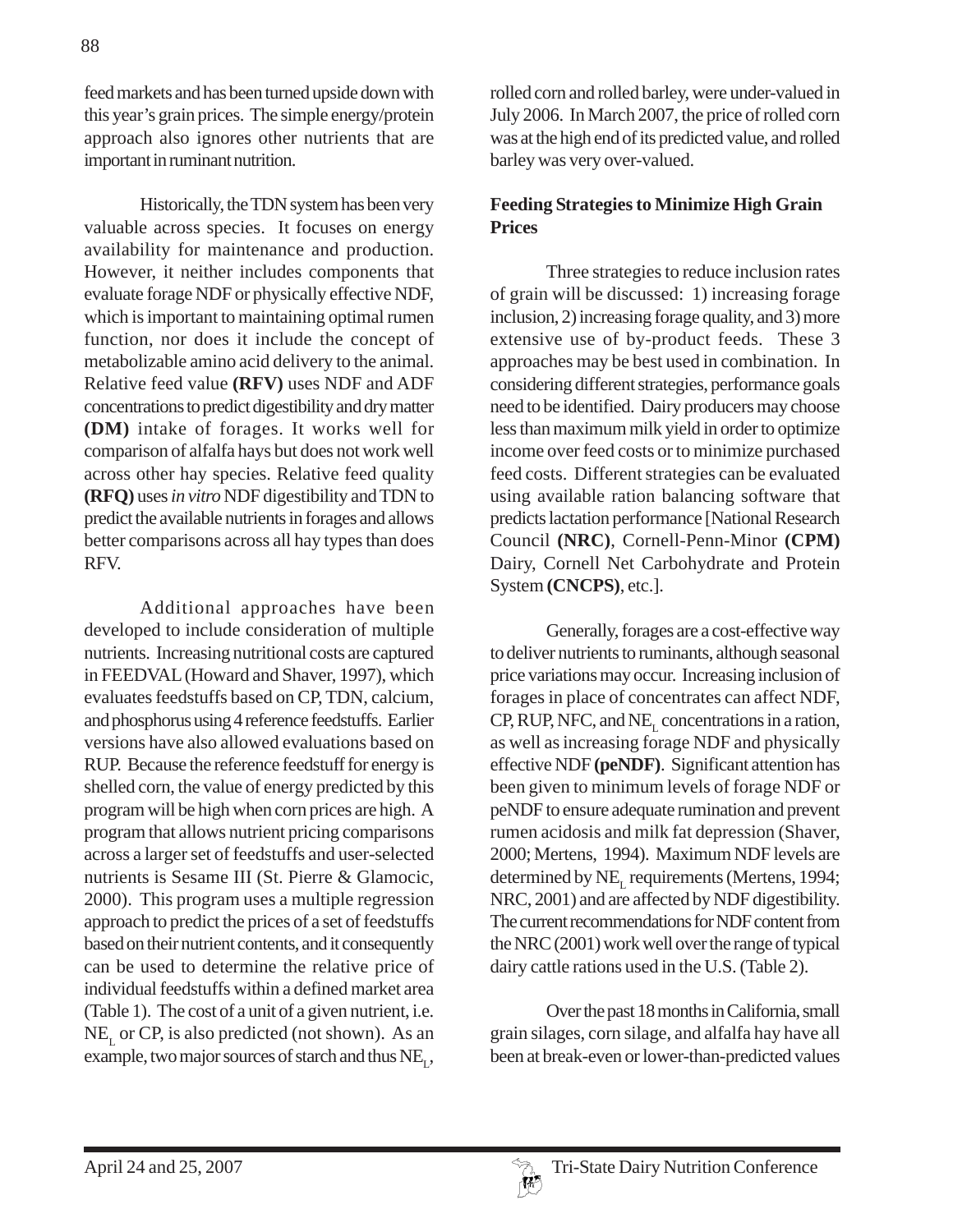89

as determined using Sesame III (Table 1). However, many CA dairy producers were not maximizing forage concentrations in rations until recently, with forages included only at 40 to 45% DM. As grain prices have increased since the 2006 harvest, significant increases in forage utilization have occurred, often with little or no decrease in milk yield. To determine cost effectiveness of forages, harvest, storage, and shrink costs must be included in the forage price.

Better quality forages, than poor ones, can be utilized more extensively in dairy rations. Quality is defined as the ability of the forage to deliver digestible nutrients (energy, protein, and NDF) to the cow. The use of the RFV and TDN systems to rank quality of alfalfa hays adequately captures their nutritional value (Table 3). Similar evaluations should be considered for grass hays, all haylages, small grain silages, and corn silage. While *in vitro* and *in situ* NDF digestibility assays are available, the poor correlation between these measures and *in vivo* NDF digestibility limits their value in predicting energy availability and lactation performance. Maturity and DM content at harvest have large impacts on forage quality, as do harvesting and storage procedures. Grain content of the small grain silages and corn silage also has a large impact on forage quality and the potential to increase forage proportions in a ration (Table 4). Continued focus on producing high quality forages is very important in dairy cattle nutrition.

By-product feeds can be used to replace both forages and grain in dairy cattle diets. Several research articles have been published on the ability of by-products, such as corn gluten feed, beet pulp, and soyhulls to replace forage (Clark and Armentano, 1997; Boddugari et al., 2000; Ipharraguerre, et al., 2002). Alternatively, byproducts can also be used to replace more expensive grains (Boddugari et al., 2001; Ipharraguerre et al., 2002; Voelker and Allen, 2003a; Beckman and Weiss, 2005). By-products

are lower in starch than grains, but they contain significant quantities of other NFC, including sugars, organic acids, fructans, glucans, and pectins. These sources of NFC are very degradable in the rumen and can provide energy to both the rumen microbes and to the cow. Rumen microbes do not have a requirement for starch per se; the energy requirement can be satisfied by fermentable carbohydrates derived from the hydrolysis of either NFC or NDF. Several research studies have shown no decrease in rumen microbial flow to the small intestine, total tract NFC and NDF digestibilities, DM intake, and milk yield and milk components when by-product feeds are substituted for corn grain in dairy rations (Table 5). Starch concentrations of the diets ranged from 9.2 to 38.3% of DM, with corresponding NFC concentrations ranging from 27.2 to 50.7% of DM, and NDF concentrations inversely ranging from 49.4 to 24.3% of DM. These studies maintained forage NDF concentrations within or above current NRC (2001) recommendations.

# **Steady-State Versus Non-Steady-State Kinetics in Rumen Fermentation**

Significant attention has been given to rumen degradation rates of dietary carbohydrate fractions and synchronization of rumen degradable protein with carbohydrates. This has culminated in an emphasis on these rates in static nutrition models currently used in the field. Static models estimate nutrient availability at a single time point; they do not integrate over time as dynamic models do.

While the carbohydrates in NFC (sugars, organic acids, fructans, glucans, pectins, and starch) and in NDF (hemicellulose and cellulose) have different degradation rates, which can vary under different conditions, the degradation products of all of these supply a single rumen carbohydrate pool that is potentially fermentable by microbes, designated as the fermentable carbohydrate **(FC)** pool. Because cows eat multiple meals per day

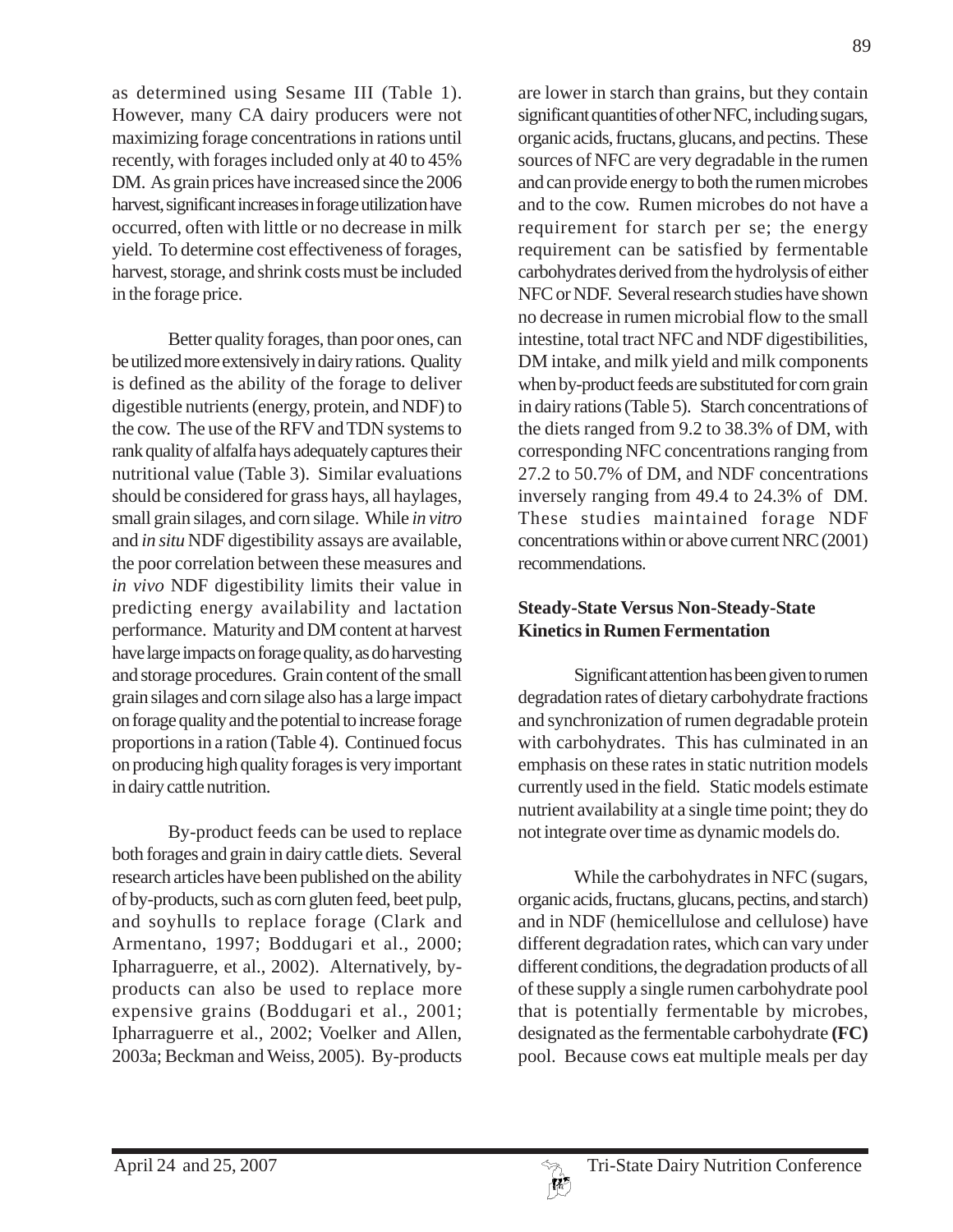and there are multiple carbohydrate fractions that contribute to the FC pool, this pool approaches steady-state kinetics under common dairy management practices (Figure 5A). Altering the proportion of starch vs. other carbohydrates does not change the flow into the FC pool (Diet A versus Diet B). The FC pool is rapidly fermented by the rumen microbes, providing energy for their maintenance and growth, and volatile fatty acids to the cow for energy and milk precursors. Consequently, varying dietary starch content does not change the energy availability to the microbes or the cow, given that total NFC is maintained and that the carbohydrate fractions are degradable. This conclusion is supported by experimental evidence that demonstrates no change in microbial protein flow to the small intestine when dietary starch content was varied (Voelker and Allen, 2003b; Ipharraguerre et al., 2005).

This lack of difference between diets with altered NFC components also holds true under nonsteady-state conditions (Figure 5B), such as slug feeding during heat stress situations. The pool of each carbohydrate will vary over the course of the day as a function of meal size and meal intervals, but as long as the total NFC and NDF concentrations are maintained, there is no difference in replacing starch with other NFC. The model assumes that passage of the carbohydrate fractions out of the rumen is not affected by the meal feeding pattern. Note that during the 12-hour period when the cow is eating, the FC pool approaches steadystate (19 to 7 hours). Replacing the starch in corn grain with equal amounts of other NFC or digestible NDF in by-product feedstuffs does not change energy availability, despite differences in rumen degradation rates between carbohydrate fractions.

### **Summary**

Many dairy producers have been able to reduce corn inclusion in rations for lactating dairy cows by 25 to 35% by increasing forage and byproduct utilization without sacrificing milk yield or milk components. The keys to success are:

- 1. Optimizing forage use by using more digestible forages at higher inclusion rates,
- 2. Utilizing cost-effective by-products that provide energy in the form of NFC and/or digestible NDF, and
- 3. Maintaining optimal rumen function by balancing rations for forage NDF or physically effective NDF.

As dairy nutritionists, we are very fortunate to work with a biological system that was designed to be flexible in terms of dietary inputs. Let's take advantage of the rumen ecology to optimize feed utilization for dairy production!

## **References**

Beckman, J.L., and W.P. Weiss. 2005. Nutrient digestibilities of diets with different starch and fiber ratios when fed to dairy cows. J. Dairy Sci. 88:1015-1023.

Boddugari, K., R.J. Grant, R. Stock, and M. Lewis. 2001. Maximal replacement of forage and concentrate with a new wet corn milling product for lactating dairy cows. J. Dairy Sci. 84:873-884.

Clark, P.W., and L.E. Armentano. 1997. Influence of particle size on the effectiveness of beet pulp fiber. J. Dairy Sci. 80:898-904.

Emanuele, S. 2005 Applying starch and sugar analyses in dairy nutrition. J. Dairy Sci. 88(Suppl. 1):347. (Abstr.)

Grant, R. 2005. Optimizing starch concentrations in dairy rations. Proceedings Tri-State Dairy Nutrition Conference, The Ohio State University, Columbus. pp. 73-79.

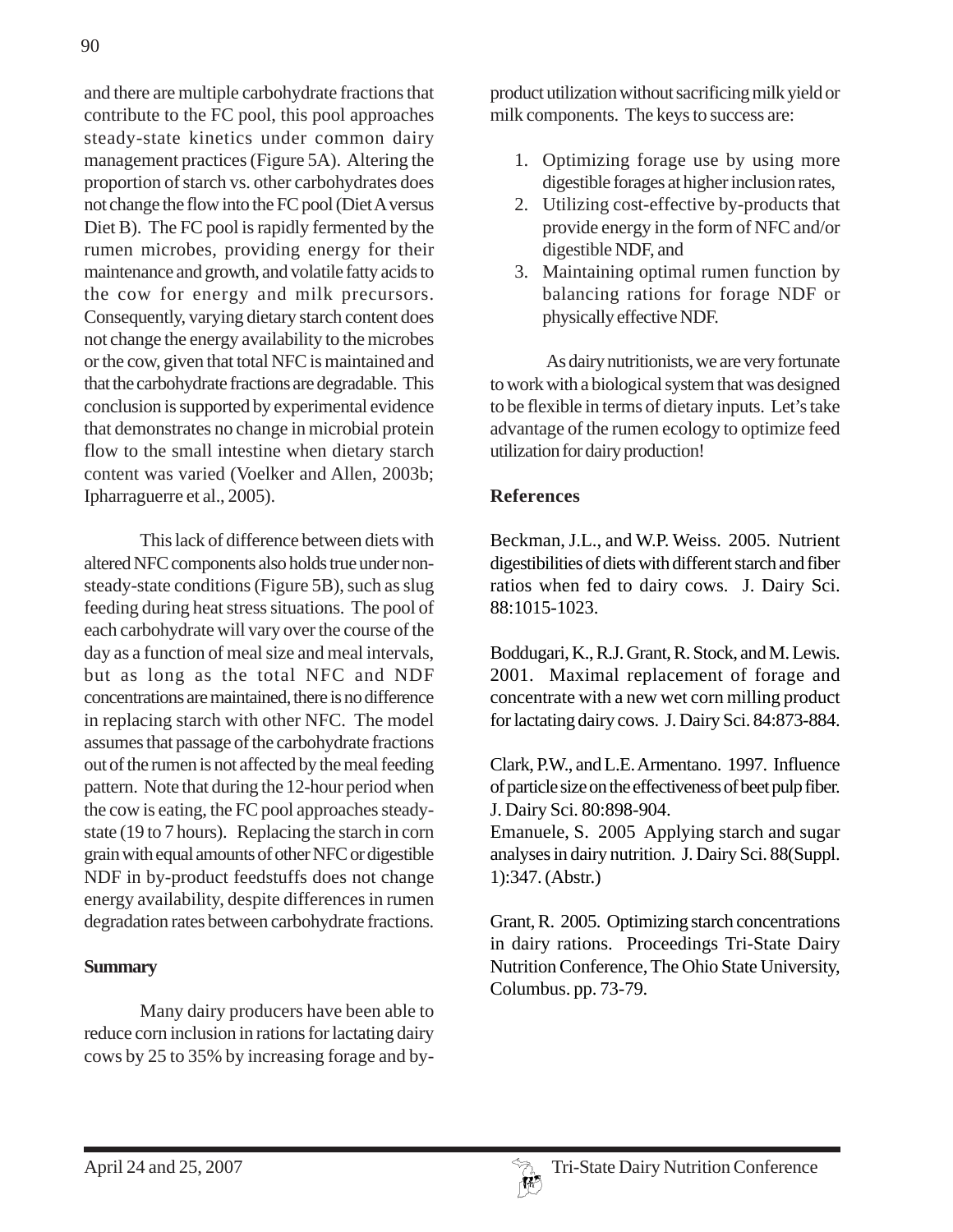Howard, W.T., and R.S. Shaver. 1997. FeedVal4. http://www.wisc.edu/dysci/uwex/nutritn/ spreadsheets/FEEDVAL-Comparative.xls.

Ipharraguerre, I.R., J.H. Clark, and D.E. Freeman. 2005. Varying protein and starch in the diet of dairy cows. I. Effects on ruminal fermentation and intestinal supply of nutrients. J. Dairy Sci. 88:2537- 2555.

Ipharraguerre, I.R., R.R. Ipharraguerre, and J.H. Clark. 2002. Performance of lactating dairy cows fed varying amounts of soyhull pellets as a replacement for corn grain. J. Dairy Sci. 85:2905- 2912.

Mertens, D.R. 1994. Regulation of feed intake. Pp. 450-493 in Forage Quality, Evaluation, and Utilization. J.G.C. Fahey, ed. Amer. Soc. Agronomy, Madison, WI.

National Research Council. 2001. Nutrient Requirements of Dairy Cattle, 7<sup>th</sup> revised edition. National Academy Press, Washington, D.C.

Shaver, R.D. 2000. Feed delivery and bunk management aspects of laminitis in dairy herds fed total mixed rations. Pages 70-77 *in* Proc. III Int. Conf. on Bovine Lameness. Parma, Italy.

St-Pierre, N.R., and D. Glamocic. 2000. Estimating unit costs of nutrients from market prices of feedstuffs. J. Dairy Sci. 83:1402-1411.

Voelker, J.A., and M.S. Allen. 2003a. Pelleted beet pulp substituted for high-moisture corn: 1. Effects on feed intake, chewing behavior, and milk production of lactating dairy cows. J. Dairy Sci. 86:3542-3552.

Voelker, J.A., and M.S. Allen. 2003b. Pelleted beet pulp substituted for high-moisture corn: 3. Effects on ruminal fermentation, pH, and microbial protein efficiency in lactating dairy cows. J. Dairy Sci. 86:3562-3570.

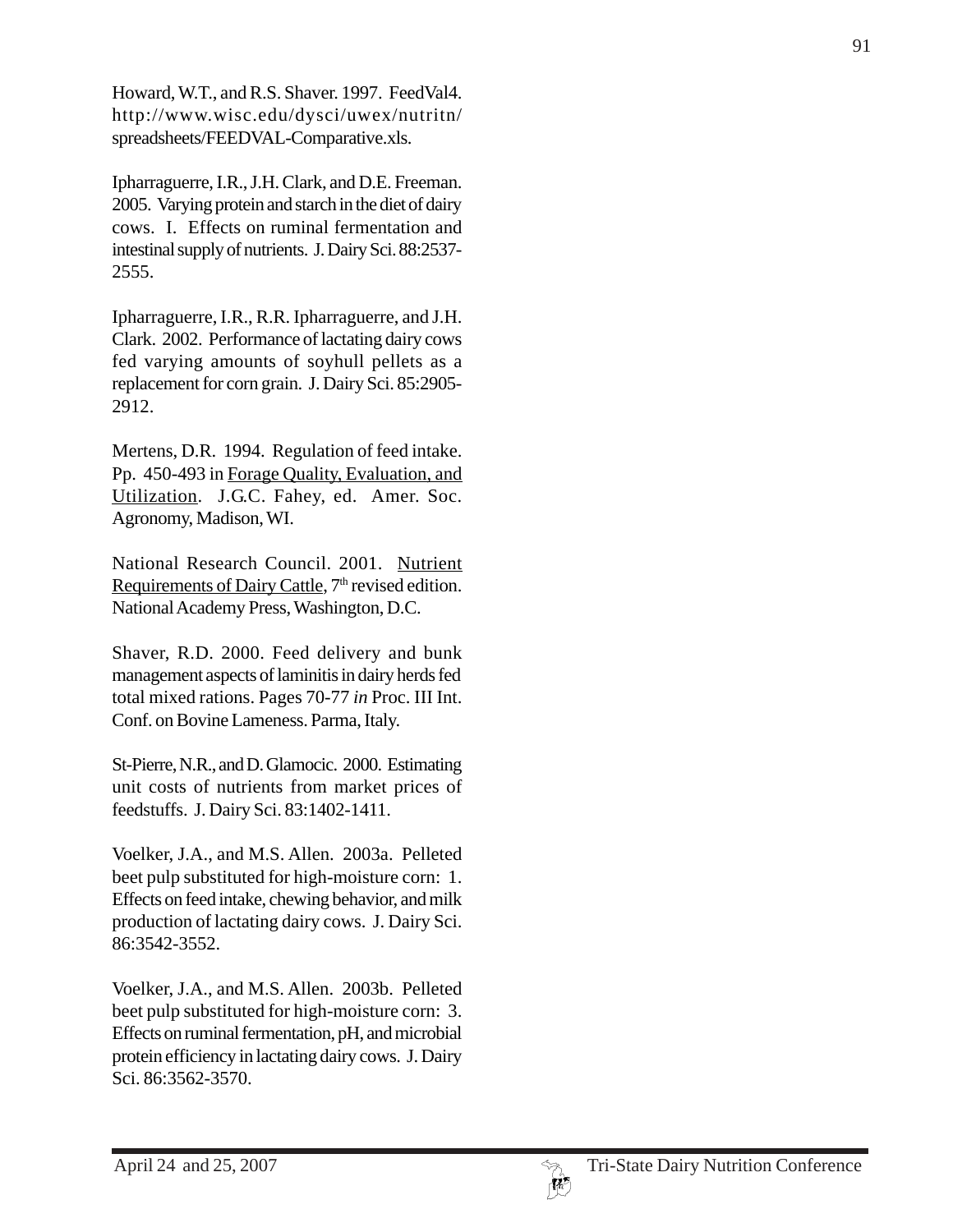| Feedstuff                  | Actual 2006 | 2006 Predicted | 2007 Actual | 2007 Predicted |  |
|----------------------------|-------------|----------------|-------------|----------------|--|
| Corn silage                | 38          | 52             | 38          | 55             |  |
| Alfalfa hay, 40 to 45% NDF | 180         | 132            | 155         | 146            |  |
| Alfalfa hay, <40% NDF      | 200         | 167            | 170         | 176            |  |
| Rolled corn                | 131         | 156            | 178         | 164            |  |
| Rolled barley              | 144         | 155            | 202         | 159            |  |
| Bakery by-product          | 105         | 164            | 155         | 167            |  |
| Wheat mill run             | 111         | 153            | 163         | 145            |  |
| Rice bran                  | 85          | 168            | 120         | 171            |  |
| Soybean meal               | 217         | 212            | 229         | 228            |  |
| Canola                     | 184         | 183            | 196         | 189            |  |
| Distillers grains, dry     | 125         | 193            | 178         | 188            |  |
| Corn gluten feed           | 124         | 166            | 161         | 169            |  |
| Cottonseed meal            | 189         | 189            | 197         | 200            |  |
| Whole cottonseed           | 225         | 189            | 222         | 212            |  |
| Almond hulls               | 93          | 103            | 130         | 110            |  |
| Soyhulls                   | 119         | 125            | 169         | 127            |  |

**Table 1.** Actual and predicted feed prices (\$/ton) for the San Joaquin Valley, July 2006 versus January 2007, using Sesame III (St-Pierre and Glamocic, 2000). Predictions were based on net energy lactation (NE,), effective neutral detergent fiber (eNDF), and crude protein (CP).

**Table 2.** The NRC Recommended minimum concentrations of forage and total neutral detergent fiber (NDF) and maximum concentrations of nonfiber carbohydrates (NFC) for lactating cows (adapted from Table 4-3, p. 37; NRC 2001).

| Minimum Forage NDF<br>% of DM) | Minimum Dietary NDF<br>% of DM) | Maximum Dietary NFC<br>% of DM) |
|--------------------------------|---------------------------------|---------------------------------|
| 19                             | 25                              | 44                              |
| 18                             | 27                              | 42                              |
| 17                             | 29                              | 40                              |
| 16                             | 31                              | 38                              |
| 15                             | 33                              | 36                              |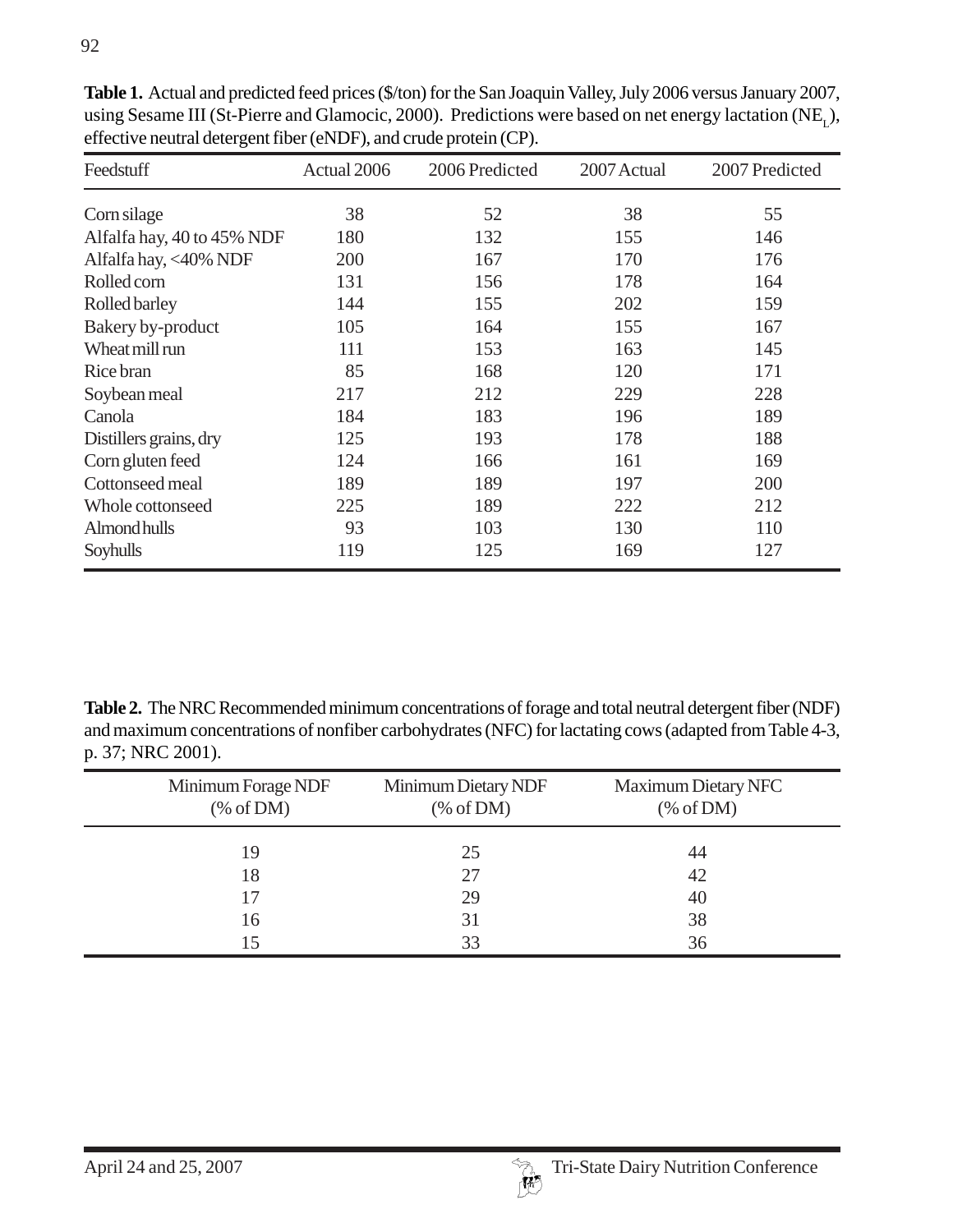|                           |      |            |                                                                                             |      |     |            |          | Partial |                                              | IOFC <sup>5</sup> |
|---------------------------|------|------------|---------------------------------------------------------------------------------------------|------|-----|------------|----------|---------|----------------------------------------------|-------------------|
|                           | CP   | <b>NDF</b> | <b>TDN</b>                                                                                  |      |     | Cost IVDMD | $NE_{r}$ |         | milk <sup>3</sup> Milk <sup>4</sup> (\$/1000 |                   |
| Quality                   | (% ) | $(\% )$    | $(\%; 90\% \text{ DM})$ RFV $(\$/\text{ton})$ $(\%)$ (Mcal/lb) (lb) $(\$/\text{cow})$ cows) |      |     |            |          |         |                                              |                   |
| <b>Utility</b>            | 18.1 | 51.7       | 50                                                                                          | <130 | 130 | 65.7       | 0.444    | 12.3    | \$1.54                                       | \$887             |
| Fair                      | 21.3 | 42.3       | 52                                                                                          | 140  | 145 | 72.4       | 0.483    | 13.4    | \$1.67                                       | \$950             |
| Good                      | 23.2 | 35.4       | 54                                                                                          | 160  | 160 | 76.9       | 0.512    | 14.2    | \$1.77                                       | \$975             |
| Premium/Supreme 24.9 29.2 |      |            | $>56$                                                                                       | >180 | 200 | 81.4       | 0.540    | 14.9    | \$1.86                                       | \$862             |

**Table 3.** The relative feed value (RFV) and total digestible nutrient (TDN) systems capture nutritional value of alfalfa hay $1,2$ .

<sup>1</sup>Data on more than 40,000 U.S. hay samples kindly provided by Agri-King, Inc., Fulton, IL.

 ${}^{2}CP =$  Crude protein, NDF = neutral detergent fiber, TDN = total digestible nutrients, RFV = relative feed value, IVDMD = In vitro dry matter digestibility, and  $NE_{\tau}$  = net energy for lactation.

<sup>3</sup>Predicted milk yield (lb/cow/day) from 10 lb of alfalfa hay based on forage energy content and milk fat = 3.5%.

4 Milk income (\$/cow/day) at \$12.50/cwt.

 ${}^{5}$ IOFC = Income over feed cost (1000 cows/day) with alfalfa hay at prices listed in this table.

| Quality | Moisture<br>(96) | <b>NDF</b><br>% of DM | <b>CWD</b><br>$(\%)$ | <b>Starch</b><br>(%) | NE,<br>(Mcal/lb) | Partial<br>Milk <sup>3</sup><br>$(lb)$ | Milk <sup>4</sup><br>$(\frac{\sqrt{2}}{2})$ | IOFC <sup>5</sup><br>\$/1000<br>cows) |
|---------|------------------|-----------------------|----------------------|----------------------|------------------|----------------------------------------|---------------------------------------------|---------------------------------------|
| Poor    | 69.3             | 53.5                  | 42.4                 | 15.5                 | 0.453            | 13.1                                   | \$1.64                                      | \$1070                                |
| Fair    | 69.1             | 46.4                  | 48.0                 | 25.5                 | 0.526            | 15.3                                   | \$1.91                                      | \$1340                                |
| Medium  | 67.3             | 41.9                  | 51.0                 | 30.9                 | 0.561            | 17.3                                   | \$2.16                                      | \$1590                                |
| Good    | 63.3             | 39.7                  | 53.8                 | 35.2                 | 0.590            | 20.4                                   | \$2.55                                      | \$1980                                |
| Average | 68.7             | 45.4                  | 48.7                 | 26.7                 | 0.533            | 15.7                                   | \$1.96                                      | \$1390                                |

**Table 4.** The NDF digestibility and starch content of corn silage is important in determining feeding value<sup>1,2</sup>.

1 Data on more than 700 samples from California kindly provided by Agri-King, Inc., Fulton, IL.

 $2NDF =$  Neutral detergent fiber, CWD = Cell wall (NDF) digestibility, and NE<sub>L</sub> = net energy for lactation. <sup>3</sup>Predicted milk yield (lb/cow/day) from 30 lb of corn silage based on forage energy content and milk fat = 3.5%.

4 Milk income (\$/cow/day) at \$12.50/cwt.

5 IOFC=Income over feed cost (1000 cows/day) with corn silage at \$38/ton.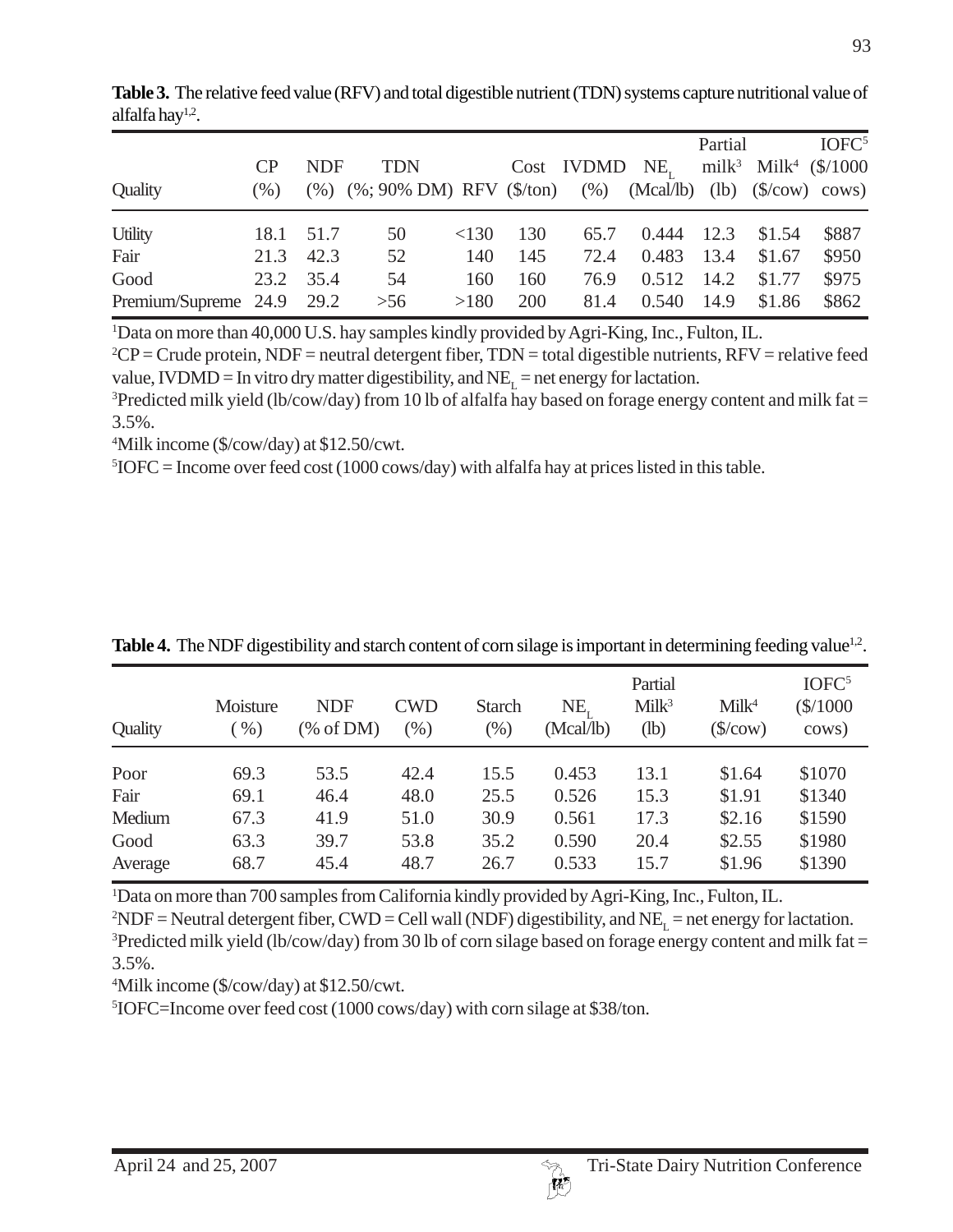| Reference                  | Diet as<br>described in<br>reference | Forage<br><b>NDF</b> | Total<br><b>NDF</b> | <b>NFC</b>       | <b>Starch</b> | <b>Milk</b><br>yield<br>(lb/day) | <b>DMI</b><br>(lb/day) |
|----------------------------|--------------------------------------|----------------------|---------------------|------------------|---------------|----------------------------------|------------------------|
|                            |                                      |                      |                     | ------ % of DM - | ----------    |                                  |                        |
| Boddugari et al., 2001     | $\theta$                             | 22.8                 | 28.2                | 43.2             | 30.3          | 66.9                             | 54.3                   |
| $WCGF$ versus $corn + SBM$ | 50                                   | 22.8                 | 35.4                | 36.5             | 23.3          | 67.1                             | 49.5                   |
|                            | 75                                   | 22.8                 | 38.2                | 32.9             | 18.9          | 67.8                             | 50.8                   |
|                            | 100                                  | 22.8                 | 41.6                | 29.4             | 15.1          | 64.9                             | 48.0                   |
| Beckman and Weiss, 2005    | 0.74                                 | 18.2                 | 24.7                | 48.3             | 33.3          | 71.1                             | 44.7                   |
| SH+CSH versus corn         | 0.95                                 | 18.2                 | 28.6                | 43.7             | 30.1          | 69.7                             | 46.2                   |
|                            | 1.27                                 | 18.2                 | 32.2                | 40.4             | 25.4          | 69.5                             | 47.7                   |
| Ipharraguerre et al., 2002 | $\theta$                             | 19.1                 | 29.4                | 50.7             | 38.3          | 64.9                             | 52.4                   |
| SH versus corn             | 10                                   | 19.1                 | 34.4                | 44.8             | 31.1          | 64.5                             | 54.6                   |
|                            | 20                                   | 19.1                 | 39.9                | 39.0             | 23.8          | 65.8                             | 53.7                   |
|                            | 30                                   | 19.1                 | 44.8                | 33.1             | 16.5          | 64.5                             | 50.4                   |
|                            | 40                                   | 19.1                 | 49.4                | 27.2             | 9.2           | 62.3                             | 49.9                   |
| Voelker and Allen, 2003a   | $\boldsymbol{0}$                     | 17.1                 | 24.3                | 47.0             | 34.6          | 80.1                             | 54.6                   |
| beet pulp versus HMC       | 6                                    | 17.1                 | 26.2                | 45.0             | .30.5         | 80.5                             | 55.0                   |
|                            | 12                                   | 17.1                 | 28.0                | 43.0             | 26.5          | 79.0                             | 55.2                   |
|                            | 24                                   | 17.1                 | 31.6                | 39.1             | 18.4          | 77.9                             | 50.4                   |

**Table 5.** Summary of selected published research demonstrating that replacement of corn grain in lactating cow diets with other sources of fermentable carbohydrate does not impact milk production and can increase feed efficiency.<sup>1</sup>

 $11 \text{WCGF} =$  wet corn gluten feed, SBM = soybean meal, SH = soyhulls, CSH = cottonseed hulls, HMC = high moisture corn, NDF = neutral detergent fiber, NFC = nonfiber carbohydrates, and DMI = dry matter intake.